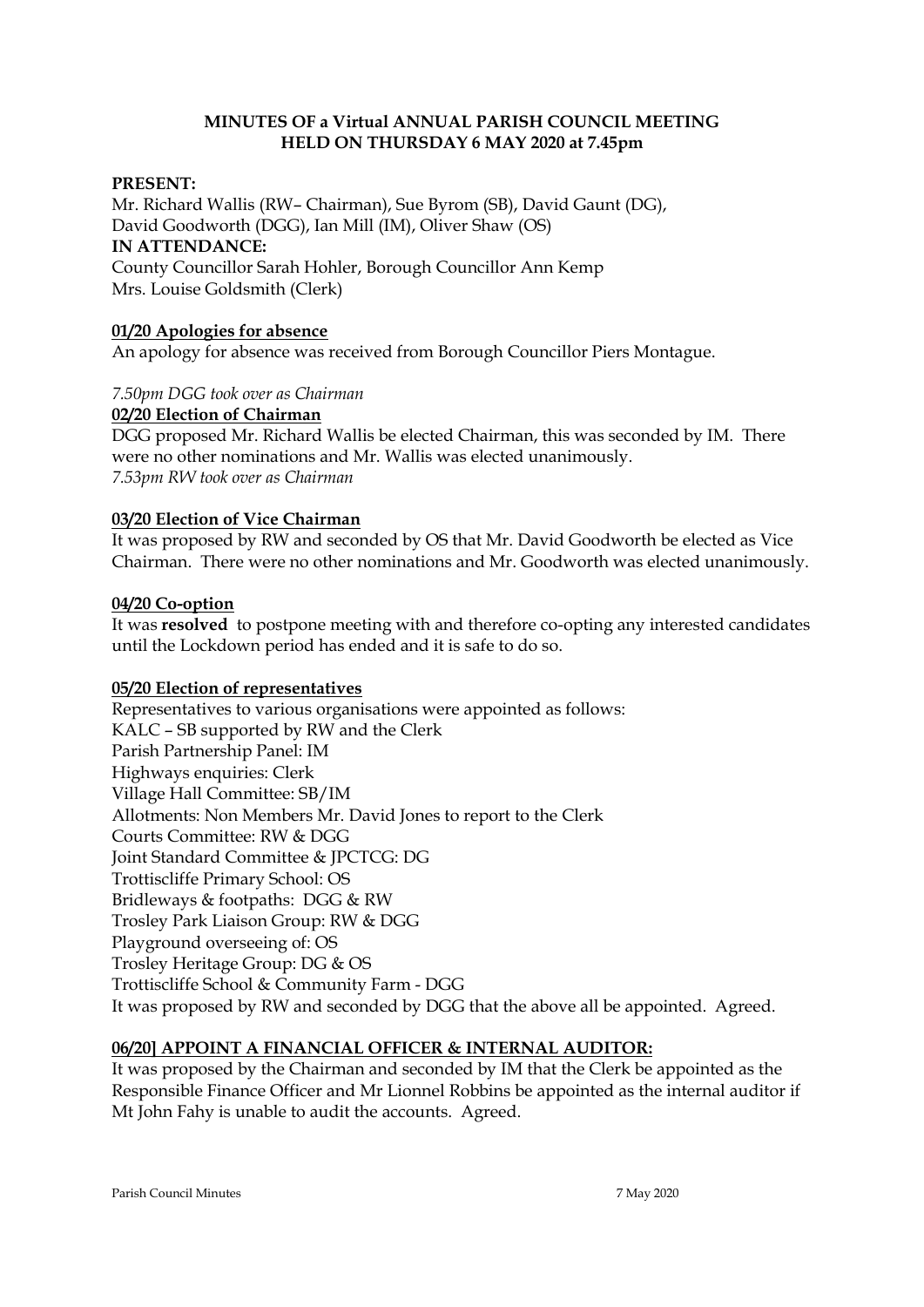#### **07/20 Declarations of interest:**

There were none.

#### **08/20 Minutes**

It was resolved that the Clerk should, on behalf of the Chaiman, sign the minutes of the Parish Council Meeting held on the 5 March 2020.

#### **09/20 Reports**

a) County Councillor – County Councillor Sarah Hohler reported reported on the help available from KCC in response to the pandemic which is aimed at vulnerable sectors of the community as part of the initiative called 'Kent Together'. The website has had over 30,000 hits and over 4,500 requests for help. County Councillor Sarah Hohler reported that the Cabinet Members are meeting regularly virtually. KCC has sourced its own PPE for their care workers. The lockdown has meant that repairs to highways have been able to take place as there is less traffic on the road. Workers on the highways have been operating social distancing. Libraries are closed but have increased their online membership and some of the activity clubs for children and the elderly are taking place virtually. There have been over 1,400 births which have not been able to be officially registered. 17 members of KCC staff have stepped in to help with the registration of births and deaths. The Kent Community Foundation is offering a total of £200,000 in grants to charities in need. County Councillor Sarah Hohler warned Members of an increase in scamming as reported by Trading Standards. KCC has been forced to close the parking areas to the country parks as people were continuing to breach the lockdown rules and drive to parks. KCC are re-opening their Household Waste Collection Sites on Friday 15 May 2020. Residents will need to book a slot and a booking system will be available from Wednesday 13 May 2020. County Councillor Sarah Hohler advised Members that MP Tom Tugendhat has been involved with the cabling and issues in Church Road.

*8.11pm County Councillor Sarah Hohler withdrew from the meeting*

- *b)* Borough Councillor Borough Councillor Ann has sent the Clerk the Annual Report which has been circulated. Borough Councillor Ann Kemp reported that there have been no meetings at T&MBC. The Annual Meeting was cancelled which means that Members will continue with the same roles and that Jill Anderson will continue as the Mayor. The Area 2 Planning Committee is expected to take place virtually on the 27 May 2020. T&MBC is in the process of paying out grants to small businesses in the borough. T&MBC has also put in a number of measures and online support for shielded residents. T&MBC has restarted bulky collections this week and will be restarting Garden Waste collections on the 11 May 2020. Borough Councillor Ann Kemp advised Members that the applicants for planning proposal TM/20/00376/FL, Bramble Park have been invited to withdraw the application following a report from KCC Highways. IM asked Borough Councillor Ann Kemp to establish the current situation with regard to the kerbside collection of textiles, electric and batteries as a resident has advised him that an iron was left on the kerb.
- c) Kent Police Kent Police has reported no local crime in the last 2 months and that generally people are sticking to the Lockdown rules. PCSO Wendy Stanley has decided to retire earlier than planned due to the Coronavirus pandemic which means that the new PCSO, Amy Sears, for Addington will need to now oversee PCSO Wendy Stanley's wards.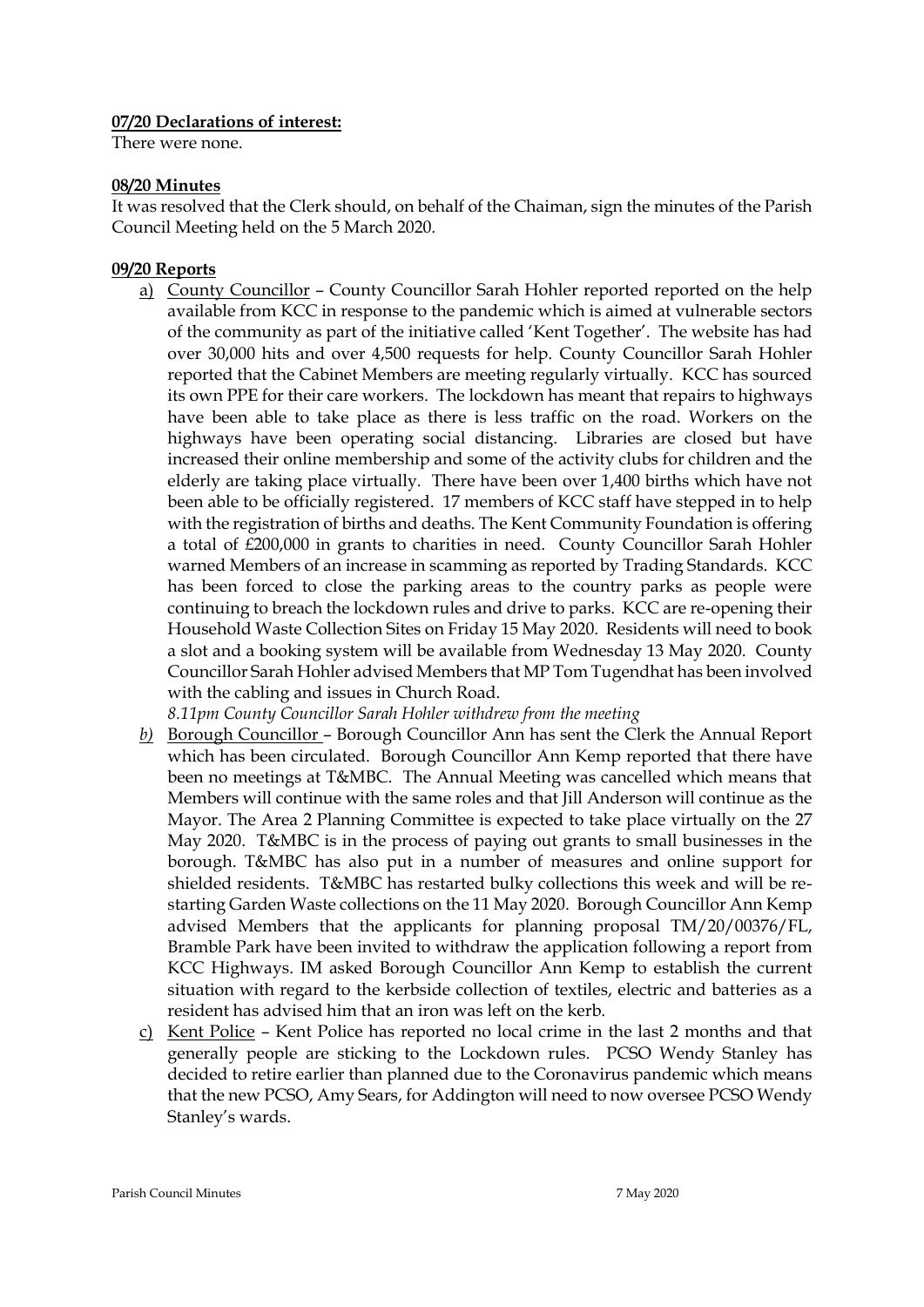- d) KALC Area Committee The meeting due to be held on the 19 April 2020 was cancelled due to the pandemic.
- e) JPCTCG There has been no meeting.
- f) Parish Partnership Panel There has been no meeting
- g) Trosley Liaison Group There has been no meeting.
- h) Village Hall Committee There has been no meeting.
- i) Tree Warden No report.
- j) Courts Committee Meeting The Clerk was asked to try and arrange a meeting to discuss a number of issues including a request from the Tennis Club Committee to defer paying into the sinking fund until they are fully operational again. The Clerk was asked to obtain a quote from Four Seasons Gardens Ltd. for repairing the fence between the village hall and tennis club car parks.

## **10/20 Matters arising**

- a) Coronavirus Act 2020 and implications for Parish Councils As of the 4 April 2020 the Parish Council now has the Statutory Powers to hold remote Parish Council Meetings. In summary The Coronvirus Act 2020 states that Members will be able to attend remotely and that there must be provision for public and press access. The Regulations apply to meetings required to be held before 7 May 2021. Regulation 5 covers remote attendance, extending the definition of "place" to include more than one location and including electronic, digital or virtual locations. The Parish Council needs to ensure that Members attending remotely can be heard and where possible seen by other Members. The press and public must also be able to hear and preferably see Members. Regulation 13 modifies the Public Bodies (Admission to Meetings) Act 1960 allowing for remote attendance by the press and public. Regulation 13 (a) requires any electronic notice of a meeting to be published on the principal authority's website and does not negate the normal requirement under Local Government Act 1972 Schedule 12 Part II Paragraph 10 (2) (a) to publish a notice in a conspicuous place. The Parish Council awaits further guidance from NALC on revising the Model Standing Orders for Parish Councils.
- b) Annual Parish Meeting 2020 The Annual Parish Meeting which was due to take place on the 2 April 2020 had to be cancelled due to Covid-19. The Annual Parish Meeting needs to be held by the 1 June each year which is looking unlikely. Members agreed to consider holding some form of an Annual Parish Meeting later in the year.
- c) T&MBC Call for Sites/Development of the Local Plan –Members noted that Stage 1 of the Hearing which was due to take place between the 19 and 21 May 2020 has been postponed due to the pandemic.
- d) Monthly Check of the Defibrillator The Clerk has carried out the monthly check.
- e) Vacancy on the Parish Council There is still one space on the Parish Council which is being advertised.
- **f)** Proposal to create parking spaces at the village hall car park The T&MBC preferred contractor was due to mark out the bays this month but this has been postponed. DG offered to investigate options for marking out the bays. When the Lockdown ends the Clerk will obtain further quotes for removing the roots and debris from the overflow parking area and completely resurfacing.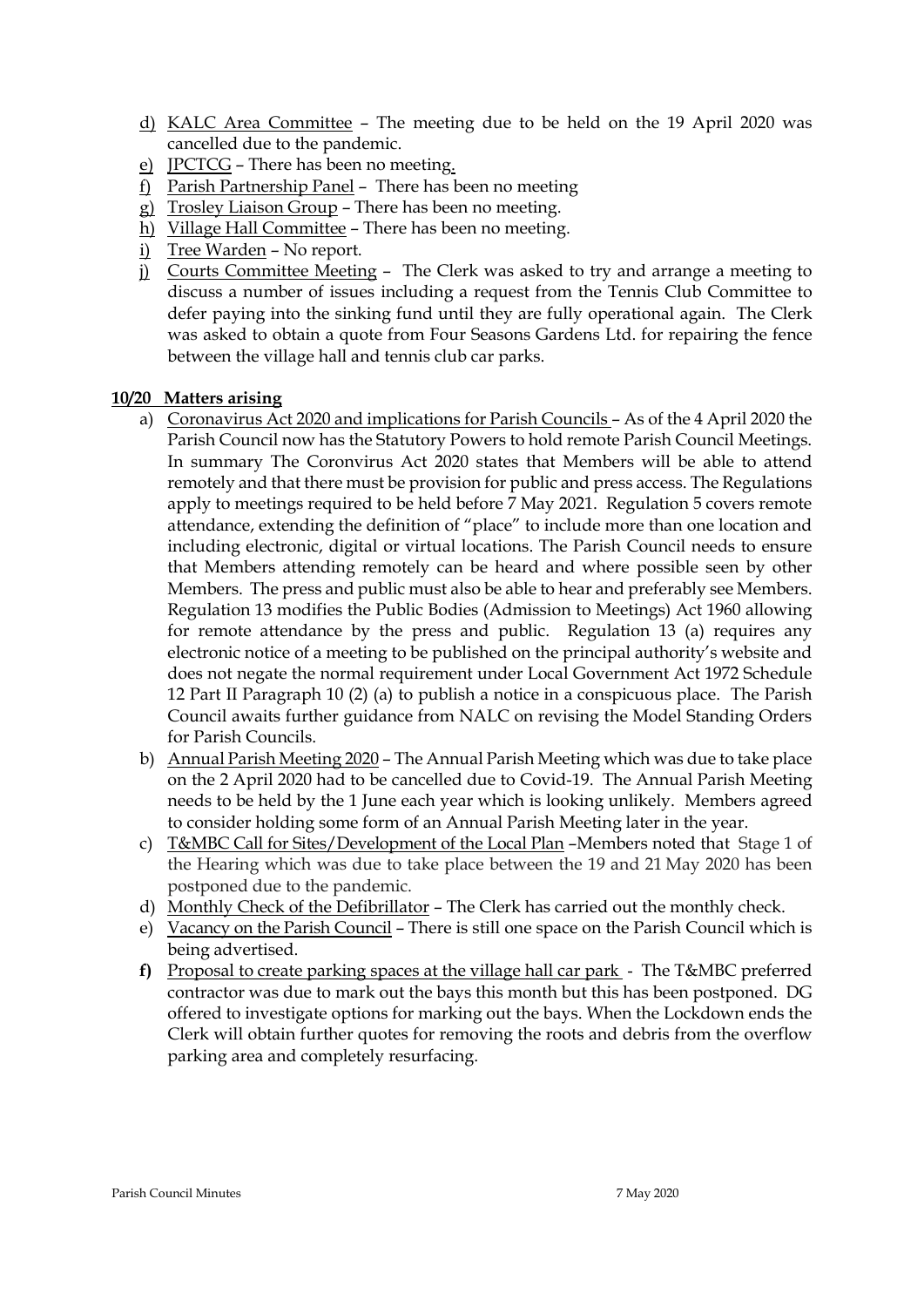## **11/20 Finance & Policies**

| Statement of payments to be made and income received |            |
|------------------------------------------------------|------------|
| <b>National Savings Account:</b>                     | £1,718.56  |
| Nat West TPC TCC Account:                            | £ 9,897.62 |
| Nat West TPC Reserve Account:                        | £15,652.19 |
| Nat West TPC Current Account                         | £ 8,419.79 |

# **Receipts**: **T&MBC Precept FIRST Instalment: £8,250.00**

| Supplier                    | Description              | Cheque | Amount     |
|-----------------------------|--------------------------|--------|------------|
|                             |                          | Number |            |
| Mrs L S Goldsmith           | (Salary 9 weeks)         |        |            |
|                             | $(05/03 - 07/05)$        | 000437 | £406.36    |
| <b>HMRC</b>                 | (Clerk's Tax)            | 000438 | $£$ 270.80 |
| Mrs L S Goldsmith           | (Clerks Expenses)        | 000439 | £126.28    |
| <b>Gel Creative</b>         | (Website Maintenance)    | 000440 | $£$ 250.00 |
| <b>Gel Creative</b>         | (Website design)         | 000441 | £ 275.00   |
| Castle Water                | (Allotment water supply) | 000442 | £340.40    |
| KALC.                       | (Annual Subscription)    | 000443 | £297.38    |
| <b>Four Seasons Gardens</b> | (Grounds maintenance)    | 000444 | £377.78    |
| Mrs L S Goldsmith           | (Ink purchase)           | 000445 | £ 40.40    |
| Came & Company              | (Insurance premium)      | 000446 | £559.25    |
| <b>Total</b>                |                          |        | £ 2,943.65 |
|                             |                          |        |            |

## **Transfer from TPC Current Account to TPC Reserve Account: £5,400.00**

**Cheques for signature TPC TCC Account:** None

- a) Cheques for signature: It was **resolved** to ratify a decision between meetings to sign the above cheques.
- b) Insurance Renewal It was proposed and agreed that the Parish Council enter into a three year long term agreement with Came & Company and pay the annual premium of £559.25.
- c) AGAR 2020 The Government has issued new legislation in respect of authorities subject to the limited assurance regime and have removed the requirement for a common period for the exercise of public rights. The Annual Governance and Accountability Return (AGAR), together with any certificate or opinion issued by the local auditor, must be published from 30 September 2020 to 30 November 2020. The Clerk postponed the date for the Internal Auditor to come and review the accounts to the 2 June 2020. Hopefully this inspection will take place so that the AGAR can be approved at the June meeting. There is a still requirement for a 'wet' signature on the AGAR so the Clerk will arrange this with the Chairman if the June meeting is a virtual one.

**12/20 Members of public:** There were none present but the Clerk has received communicaton from a resident asking if the Parish Council would consider installing gateways at the entrances to the village. The resident is also concerned about litter and wondered if signage would help? Concern has been expressed about the damage to the landscaping at the quarry during the recent works. The Clerk has also received a request for the draft minutes to be published on the website.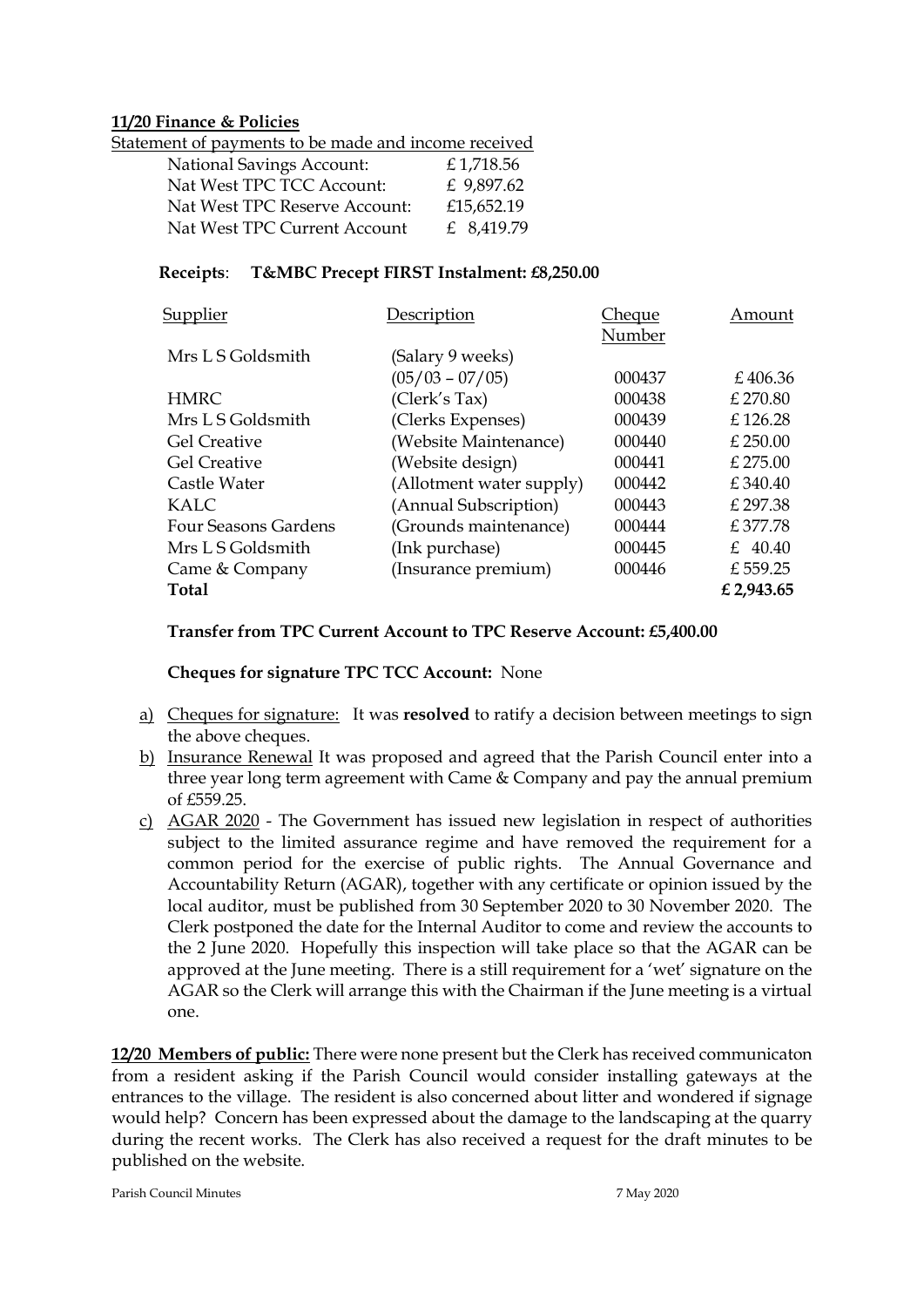# **13/20 Planning**

a) Applications from T&MBC:

1] TM/20/00376/FL – Little Berries, Taylors Lane, Trottiscliffe, ME19 5ES Single storey rear extension with internal reconfiguration. *Approval – to be ratified* 2]KCC/TM/0073/2020, KCC/TM/0076/2020, TM/98/1886/RVAR, TM/00/522/RVAR - Wrotham Quarry, Addington, ME19 5DL – various applications. *Resolved: No objections*

b) Decisions from T&MBC:

1] TM/20/00376/FL – Little Berries, Taylors Lane, Trottiscliffe, ME19 5ES Single storey rear extension with internal reconfiguration. *Approved*

c) Other planning matters:

1] TM/20/00384/FL – Bramble Park, Church Lane, ME19 5EB - see item 09/10 (b).

# **14/20 Highways, Footways and Footpaths**

1] Reported Faults

i) Request for bollard in Taylors Lane – The Clerk is waiting for a response from Ian Grigor, Schemes Project Manager KCC. Mr Grigor on the best way forward.

ii) Addington Lane - flooding on road requires major works. The Clerk is waiting to hear the results from the drainage survey recently done and what action KCC will be taking.

iii) Large pothole outside The George Inn – Clerk to report

iv) Request for gateways to the village – The Clerk to ascertain some designs and costs of installing gateways at each entrance to the village. OS suggested that if the Parish Council agree to install gateways that a phased approach could help wth financing.

v) Traffic calming – the Clerk to re-report the poor condition of the tarmac around the humps. vi) Wrotham Quarry – the Clerk to write to Ferns to find out what works are planning to reinstate the landscaping in the vicinity of the extended quarry area.

vii) Litter – Members discussed the presecene of litter in the village and agreed that signage would not solve the problem. It is believe that most of the litter is deposited from cars travelling through the village and that the problem with litter will not stop until the village is no longer a 'rat' run.

viii) Field that is located to the west of St Peter and St Paul Church - The Clerk has been contacted by the General Secretary of the Kent Archaeological Society about organising a community-based excavation to look in detail at a Roman Villa known to be below the ground. The Clerk has responded stating that the field is logged with Natural and that it has "cultivation" restrictions. The general view is that the villa should be left below ground to be preserved.

## **15/20 Open Spaces, Recreation Ground and Allotments**

1] Recreation Ground and playground – The Clerk was asked to find out if the playground area needs to be locked during the pandemic and take the appropriate action.

2] Allotments – RW advised that Mr. David Jones is in the process of collecting the annual rents. There is still a healthy waiting list for the allotments.

3] Trottiscliffe School Update – There was no report. Members were disappointed that the school has not thanked the Parish Council for clearing the trees in the overflow car park next to the school which is used by staff. The Clerk has also not received an acknowledgement of the donation from the Parish Council. OS agreed to contact the school again about the car park area.